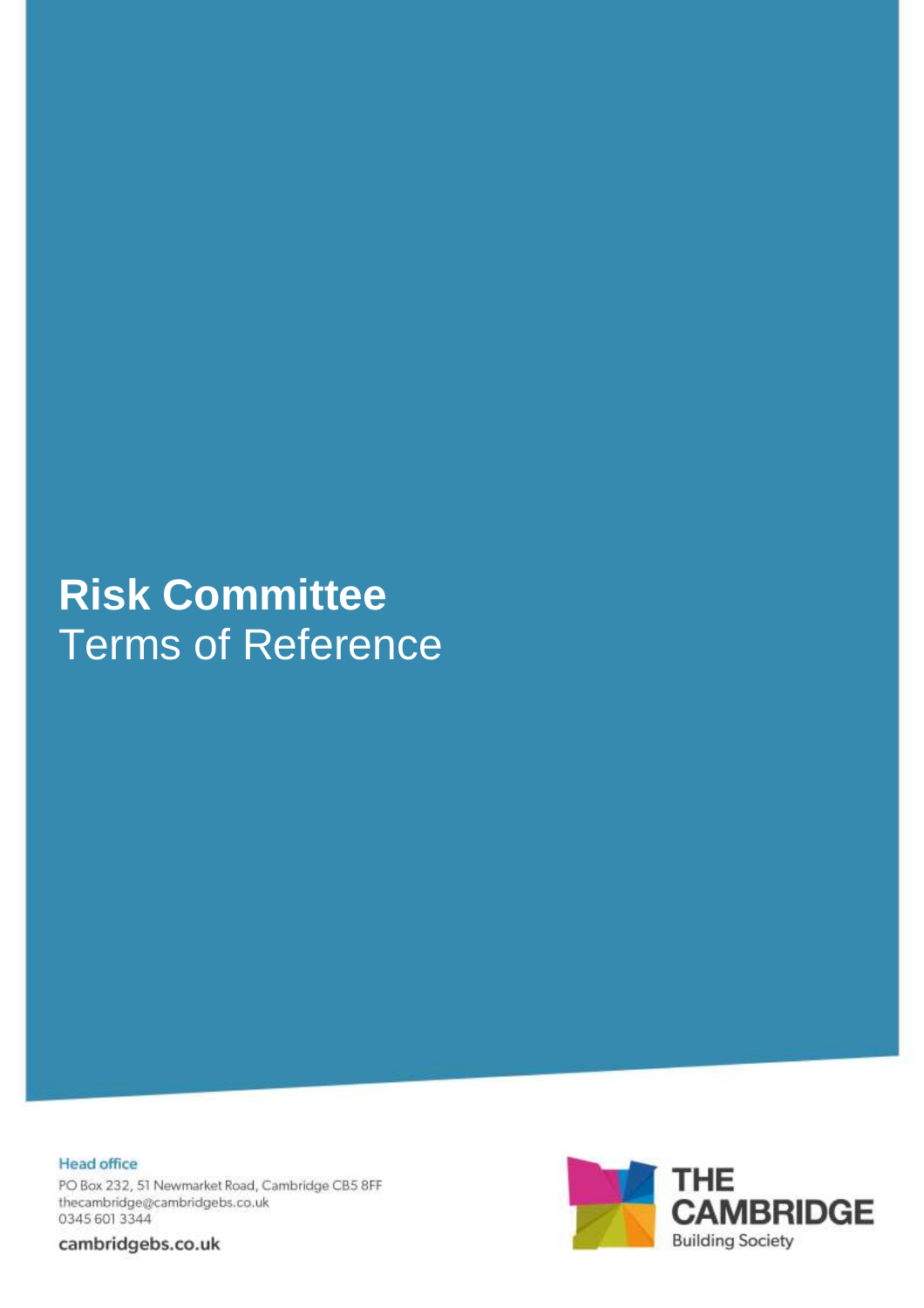# **1. Membership**

- 1.1 The Risk Committee shall comprise at least two members. All members of the Committee shall be independent Non-Executive Directors, one of whom will be appointed by the Board to chair the Committee.
- 1.2 Members of the Committee shall be appointed by the Board, on the recommendation of the Nominations Committee in consultation with the Risk Committee Chair. The Chief Executive, Chief Financial Officer, Chief Operating Officer, Chief Commercial Officer and Chief Risk Officer shall be attendees.
- 1.3 The Company Secretary, or their nominee, shall act as the secretary of the Committee.
- 1.4 Any Non-Executive Director may attend a Committee meeting as an attendee. The Chair may invite other individuals, including other Board members, to attend and participate in all or part of any meeting as and when appropriate.
- 1.5 Appointments to the Committee shall normally be for a period of up to three years, which may be extended to such further periods where necessary.

## **2. Quorum**

1.4 The quorum of the Committee is two members. In the absence of the Risk Committee Chair the remaining Committee members shall elect one of themselves to chair the meeting.

## **3. Frequency of meetings**

1.5 The Committee shall meet at least four times a year. The Risk Committee Chair may convene a special meeting of the Committee as required.

#### **4. Notice of meetings**

- 4.1 Meetings of the Committee are set annually by the Company Secretary and agreed by the Chair of the Committee. Additional meetings called under 3.1 shall be set by the secretary of the Committee.
- 4.2 Unless otherwise agreed, notice of each meeting confirming the venue, time and date, together with an agenda of items to be discussed, shall be forwarded to each member of the Committee, any other person required to attend and all other Non-Executive Directors, no later than three days before the date of the meeting. Supporting papers shall be sent to Committee members and to other attendees as appropriate, at the same time.

## **5. Objective and duties**

The Committee shall:

- 5.1 provide advice to the Board on risk strategy, including the oversight of current risk exposures of the Society, with particular, but not exclusive, emphasis on prudential risks;
- 5.2 monitor and scrutinse proposals for consideration by the Board in respect of the overall risk appetite and tolerance, as well as the metrics to be used to monitor the Society's risk management performance

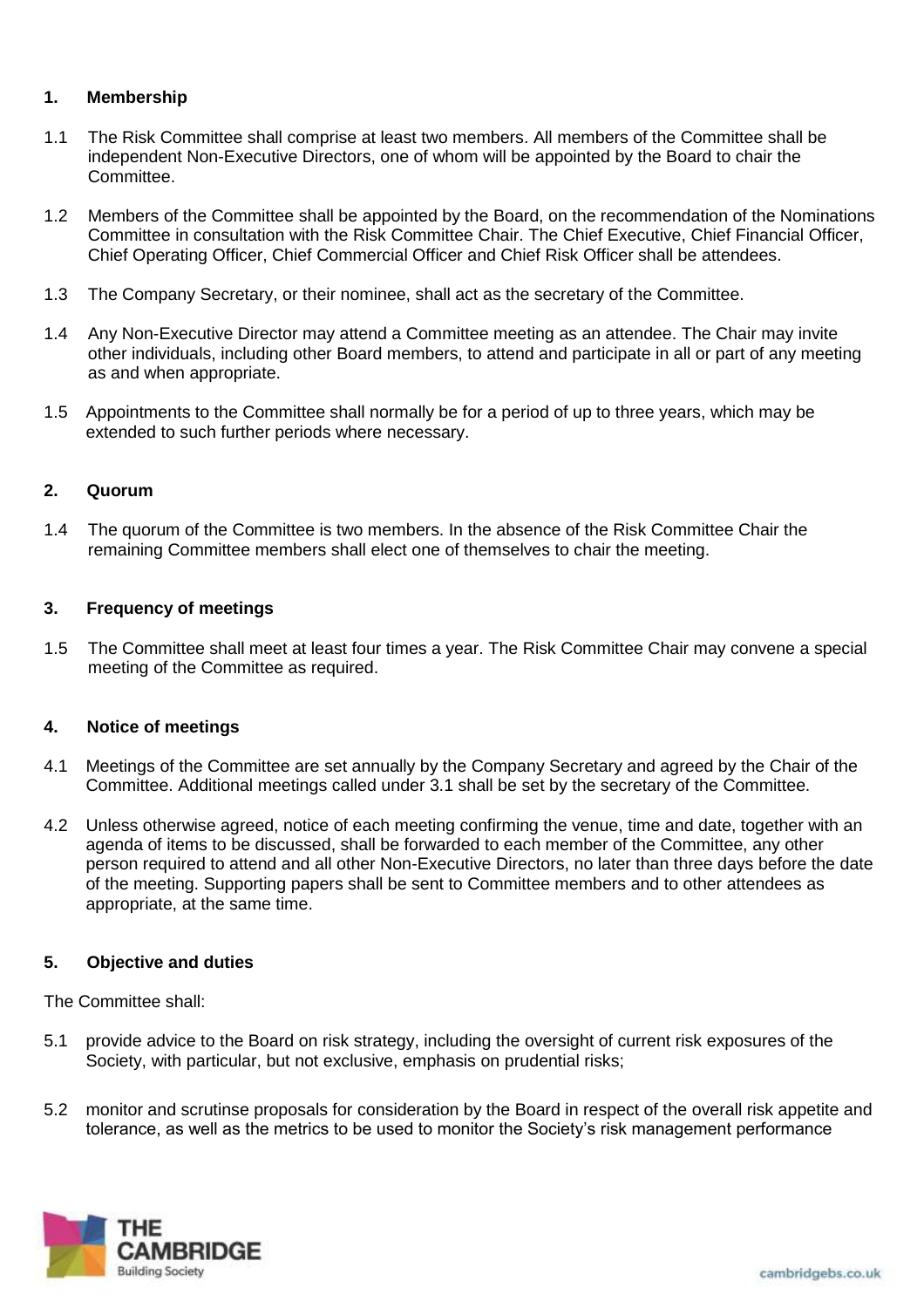- 5.3 oversee and challenge the design and execution of stress and scenario testing
- 5.4 oversee and challenge due diligence on risk issues relating to material transactions and strategic proposals that are subject to approval by the Board
- 5.5 provide advice, oversight and challenge necessary to embed and maintain a supportive risk culture throughout the firm
- 5.6 monitor and scrutinise the Society's key risks and the actions used by Management to mitigate these;
- 5.7 monitor and scrutinise the development and use of the Society's lead indicators for the management of risk;
- 5.8 monitor and scrutinise the Society's Risk Appetite Statements and Key Risk Indicators (KRIs) and advise the Board on the status of the Society's current risk exposures;
- 5.9 monitor and scrutinise the Society's top risks and the controls in place to manage these;
- 5.10 ensure that the Society's has an effective risk management framework, including adequate supporting resources and functions, e.g. independent Chief Risk Officer;
- 5.11 receive risk reports from the Assets & Liabilities Committee (ALCO), the Mortgage Credit Committee (MCC) and the Operational and Conduct Risk Committee (OCRC) to monitor and scrutinise their approach to managing risks appropriate to that Sub-Committee. These Committees have delegated authority from the Board with oversight from the Risk Committee;
- 5.12 monitor how the Society's business strategy impacts its overall risk profile and appetite;
- 5.13 review and recommend to the Board the:
	- Internal Capital Adequacy Assessment Policy (ICAAP)
	- Individual Liquidity Adequacy Assessment Policy (ILAAP)
	- Recovery and Resolution Plan (RRP)
	- Outcome of stress testing
	- Assessment of key risks
	- Adequacy of risk appetite
- 5.14 oversee the KRIs and lead indicators used by each of the Operational Committees (ALCO, MCC and OCRC) to monitor risk and ensure that issues are escalated where appropriate;
- 5.15 review and approve annually the Society's Financial Crime Policy
- 5.16 ensure that the Chief Risk Officer is given the right of direct access to the Board Chair and to the Committee;
- 5.17 reserve the right to meet with Chief Risk Officer, Head of Compliance & Secretary, Asset & Liabilities Manager and managers in the Risk Department without Executive Management present to discuss risk issues within the Society;
- 5.18 review the Regulatory Change programme to ensure that the Society has adequate visibility of regulatory change and is prepared for its implementation;
- 5.19 assess non-compliance risks through the monitoring of the Society's:

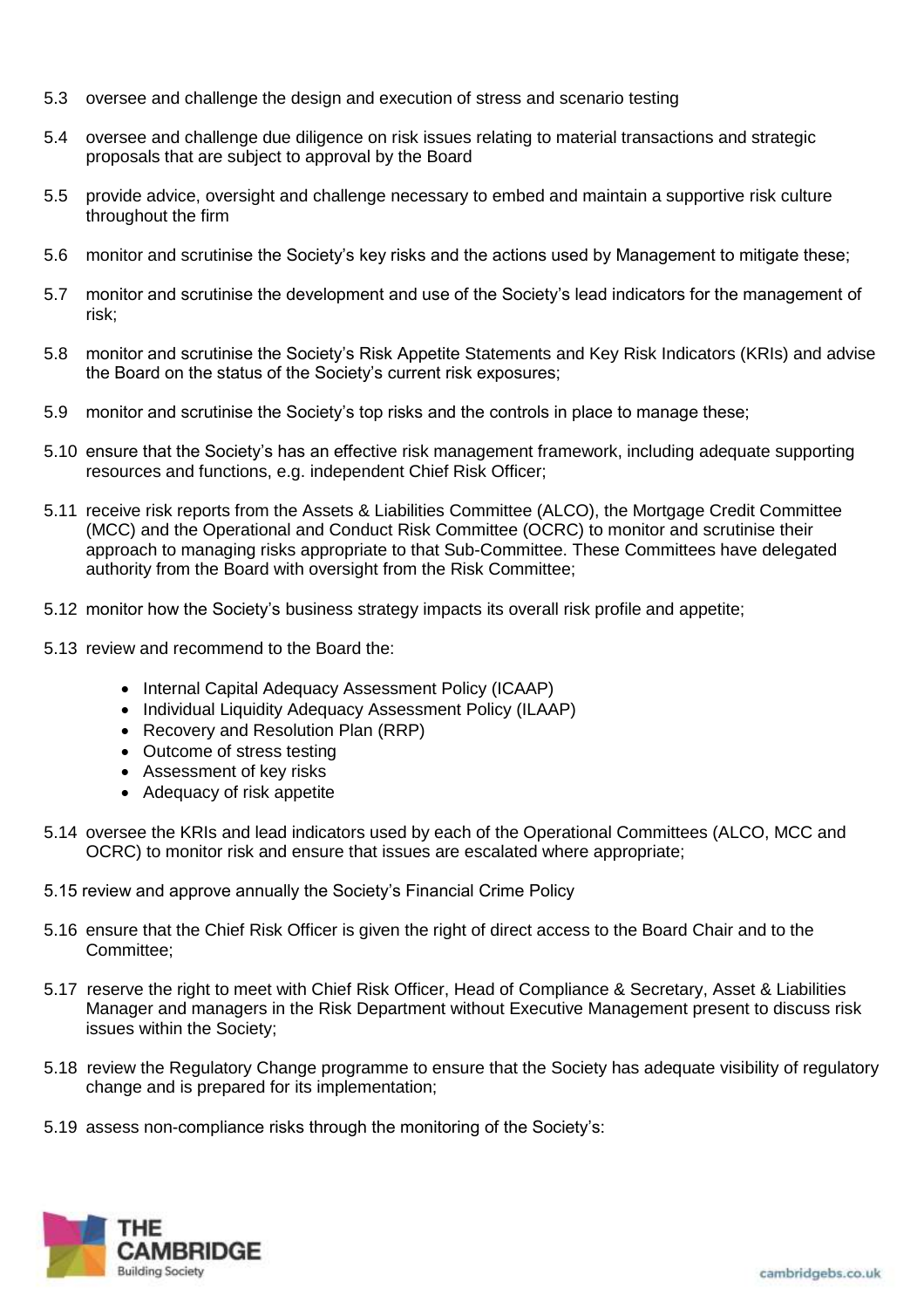- Risk Dashboard
- KRIs
- Risk event reports

The objectives and duties reflect the guidance set out under SYSC 21.1.5 (G).

# **6. Minutes of meetings**

- 6.1 The Committee's secretary shall circulate draft minutes promptly to all members of the Committee, having been reviewed by the Chief Risk Officer and the Chair of the Committee.
- 6.2 The Risk Committee Chair shall prepare a report to the Board after each meeting summarising the recommendations it deems appropriate on any area within its remit.

## **7. Other matters**

The Committee shall:

- 7.1 give due consideration to laws and regulations, the provisions of corporate governance and any other applicable rules, as appropriate;
- 7.2 oversee any investigation of activities which are within its Terms of Reference;
- 7.3 arrange for periodic reviews of its own performance and, at least annually, review its constitution and Terms of Reference to ensure it is operating at maximum effectiveness and recommend any changes it considers necessary to the Board for approval.